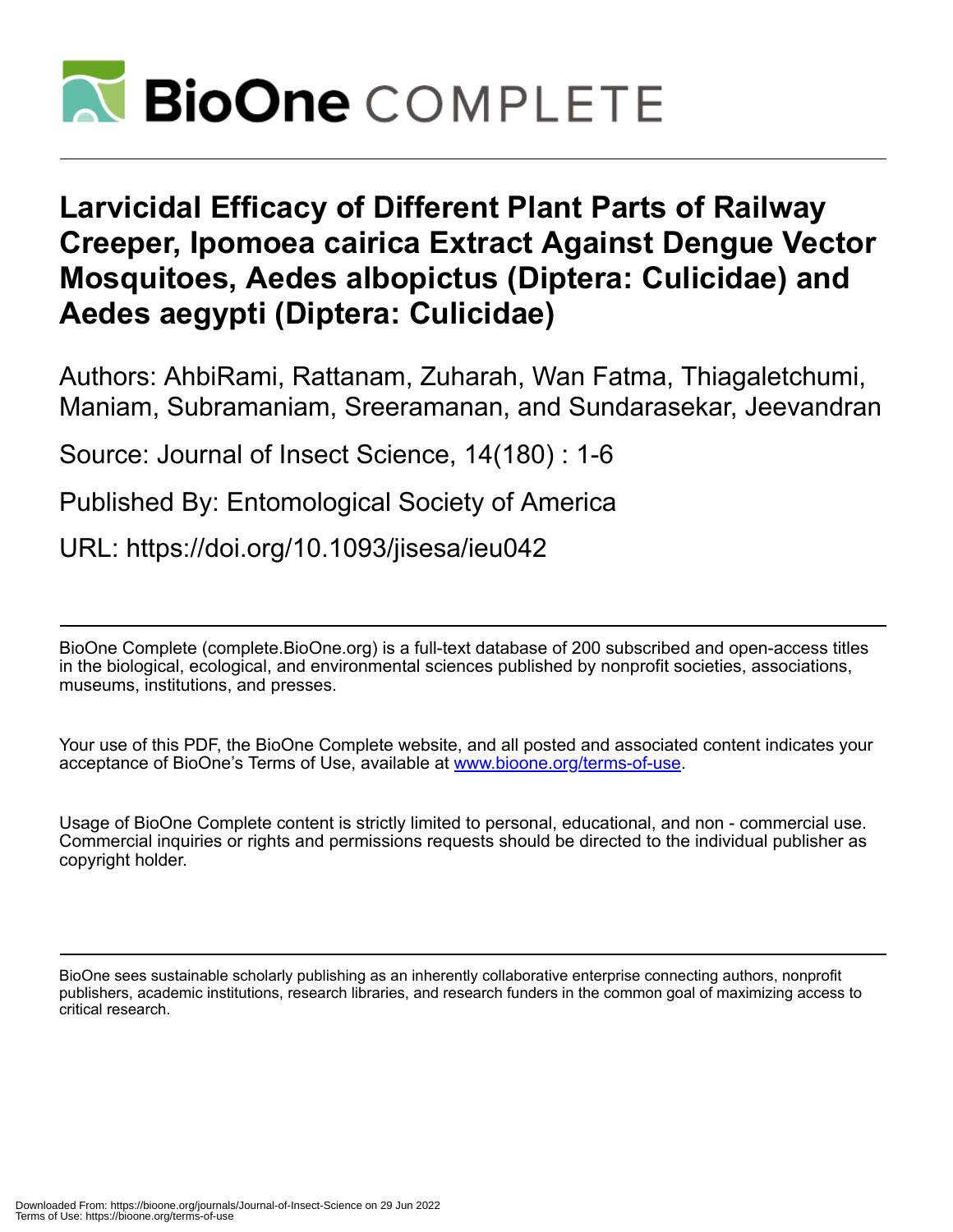# **RESEARCH**

# Larvicidal Efficacy of Different Plant Parts of Railway Creeper, Ipomoea cairica Extract Against Dengue Vector Mosquitoes, Aedes albopictus (Diptera: Culicidae) and Aedes aegypti (Diptera: Culicidae)

Rattanam AhbiRami,<sup>1</sup> Wan Fatma Zuharah,<sup>1,2</sup> Maniam Thiagaletchumi,<sup>1</sup> Sreeramanan Subramaniam,<sup>1</sup> and Jeevandran Sundarasekar<sup>1,3</sup>

<sup>1</sup>School of Biological Sciences, Universiti Sains Malaysia, 11800 Penang, Malaysia <sup>2</sup> Corresponding author, e-mail: wfatma@usm.my <sup>3</sup> AIMST University, 08100, Bedong, Kedah, Malaysia

Subject Editor: Thomas Scott

J. Insect Sci. 14(180): 2014; DOI: 10.1093/jisesa/ieu042

ABSTRACT. Natural insecticides from plant origin against mosquito vectors have been the main concern for research due to their high level of eco-safety. Control of mosquitoes in their larval stages are an ideal method since Aedes larvae are aquatic, thus it is easier to deal with them in this habitat. The present study was specifically conducted to explore the larvicidal efficacy of different plant parts of Ipomoea cairica (L.) or railway creeper crude extract obtained using two different solvents; methanol and acetone against late thirdstage larvae of Aedes albopictus (Skuse) and Aedes aegypti (L.) (Diptera: Culicidae). Plant materials of I. cairica leaf, flower, and stem were segregated, airdried, powdered, and extracted using Soxhlet apparatus. Larvicidal bioassays were performed by using World Health Organization standard larval susceptibility test method for each species which were conducted separately for different concentration ranging from 10 to 450 ppm. Both acetone and methanol extracts showed 100% mortality at highest concentration tested (450 ppm) after 24 h of exposure. Results from factorial ANOVA indicated that there were significant differences in larvicidal effects between mosquito species, solvent used and plant parts ( $F = 5.71$ , df = 2,  $P < 0.05$ ). The acetone extract of *I. cairica* leaf showed the most effective larvicidal action in Ae. aegypti with LC<sub>50</sub> of 101.94 ppm followed by Ae. albopictus with LC<sub>50</sub> of 105.59 ppm compared with other fractions of I. cairica extract obtained from flower, stem, and when methanol are used as solvent. The larvae of Ae. aegypti appeared to be more susceptible to *I. cairica* extract with lower LC<sub>50</sub> value compared with Ae. albopictus (F = 8.83, df = 1, P < 0.05). Therefore, this study suggests that the acetone extract of *I. cairica* leaf can be considered as plant-derived insecticide for the control of Aedes mosquitoes. This study quantified the larvicidal property of *I. cairica* extract, providing information on lethal concentration that may have potential for a more eco-friendly Aedes mosquito control program.

Key Words: Aedes, biological control, Ipomoea cairica, mosquito, plant extracts

Dengue, the most important viral infection for humans transmitted by bites of infected Aedes mosquitoes, is the major public health problem in tropical and subtropical regions [\(WHO 2012\)](#page-6-0). Today, the geographic distribution of dengue epidemics includes 124 countries worldwide whereby 3.61 billion people are at risk of being infected and every year 500 million of them contract infection effectively ([Beatty et al. 2010\)](#page-5-0). Malaysia, with a population at  $\sim$ 27.7 million and a population density of 84 per sq. km, has consecutively recorded rising cases of dengue outbreaks since 1980 [\(Lam 1993\)](#page-6-0). Dengue fever (DF) and dengue hemorrhagic fever (DHF) are caused by dengue virus transmitted to susceptible humans mainly by Aedes aegypti and Aedes albopictus ([Guha-Sapir and Schimmer 2005](#page-5-0)). Clinical manifestation of dengue infection ranges from classical DF to much more severe or fatal DHF and dengue shock syndrome. The increase in dengue cases is considered to be a reflection of the development towards massive infrastructure as well as urbanization, which is a favorable factor for breeding of Ae. aegypti [\(Muhammad Azami et al. 2011](#page-6-0), [Gubler 2002\)](#page-5-0).

In the absence of effective dengue vaccine and antiviral treatment, the only strategy to prevent disease transmission and disease is by controlling the principle vectors such as eliminating larval habitats, reducing abundance and lifespan of adult mosquitoes, and preventing human–mosquito contact [\(Eisen et al. 2009,](#page-5-0) [Rohani et al. 2011](#page-6-0)). The ideal method for controlling mosquito infestation is by preventing mosquito breeding places. Because mosquito larvae are aquatic, it is much easier to control the mosquito population in the larval stage as compared with adult. Public health policies have adopted various control of Culicidae by synthetic insecticides such as organochlorines and

organophosphates compounds. However, it has not been very successful due to human, environment, economical, technical, and operational factors [\(Ghosh et al. 2012](#page-5-0)). In recent years, the use of many former insecticides in mosquito control operations has been limited due to high cost of synthetic insecticides, concern for environment sustainability, their nonbiodegradable nature, harmful effect on human health, and increasing resistant rates [\(Ghosh et al. 2012\)](#page-5-0).

One of the possible ways to overcome these problems is by the use of plant-derived insecticides as alternatives for synthetic insecticides or for use in integrated management programmes [\(Shaalan et al. 2005,](#page-6-0) [Waliwitiya et al. 2009](#page-6-0), [Ghosh et al. 2012](#page-5-0)). Plants produce a broad range of bioactive chemical compounds [\(Bernhoft 2010\)](#page-5-0) and are source of substitute agents for the control of insect vectors [\(Rahuman et al.](#page-6-0) [2009](#page-6-0)). Phytochemical insecticides are more prominent than synthetic insecticides due to their rapid environmental biodegradation, specific to target organisms [\(Cetin et al. 2004](#page-5-0), [Mann and Kaufman 2012](#page-6-0)), and cause fewer or lesser threat to human health and environment [\(Isman](#page-5-0) [2006](#page-5-0)). Natural products of plant origin with insecticidal properties have been tried in the past for control of variety of insect pests and vectors ([Das et al. 2007\)](#page-5-0). Approximately, more than 2,000 plant species have been reported to show insecticidal properties. [Ghosh et al. \(2012\)](#page-5-0) reviewed the mosquitocidal activities of various herbal products from edible crops, ornamental plants, trees, shrubs, herbs, grasses, and marine plants against different vector species. Azadirachtin, the active compound of neem has long been recognized for its mosquitocidal properties ([Isman 2006\)](#page-5-0). Several other plant species such as Piper nigrum ([Park et al. 2002](#page-6-0)), Piper longum ([Lee 2000\)](#page-6-0), Tagetes minuta

V<sup>C</sup> The Author 2014. Published by Oxford University Press on behalf of the Entomological Society of America.

This is an Open Access article distributed under the terms of the Creative Commons Attribution Non-Commercial License (http://creativecommons.org/licenses/by-nc/4.0/), which permits non-commercial re-use, distribution, and reproduction in any medium, provided the original work is properly cited. For commercial re-use, please contact journals.permissions@oup.com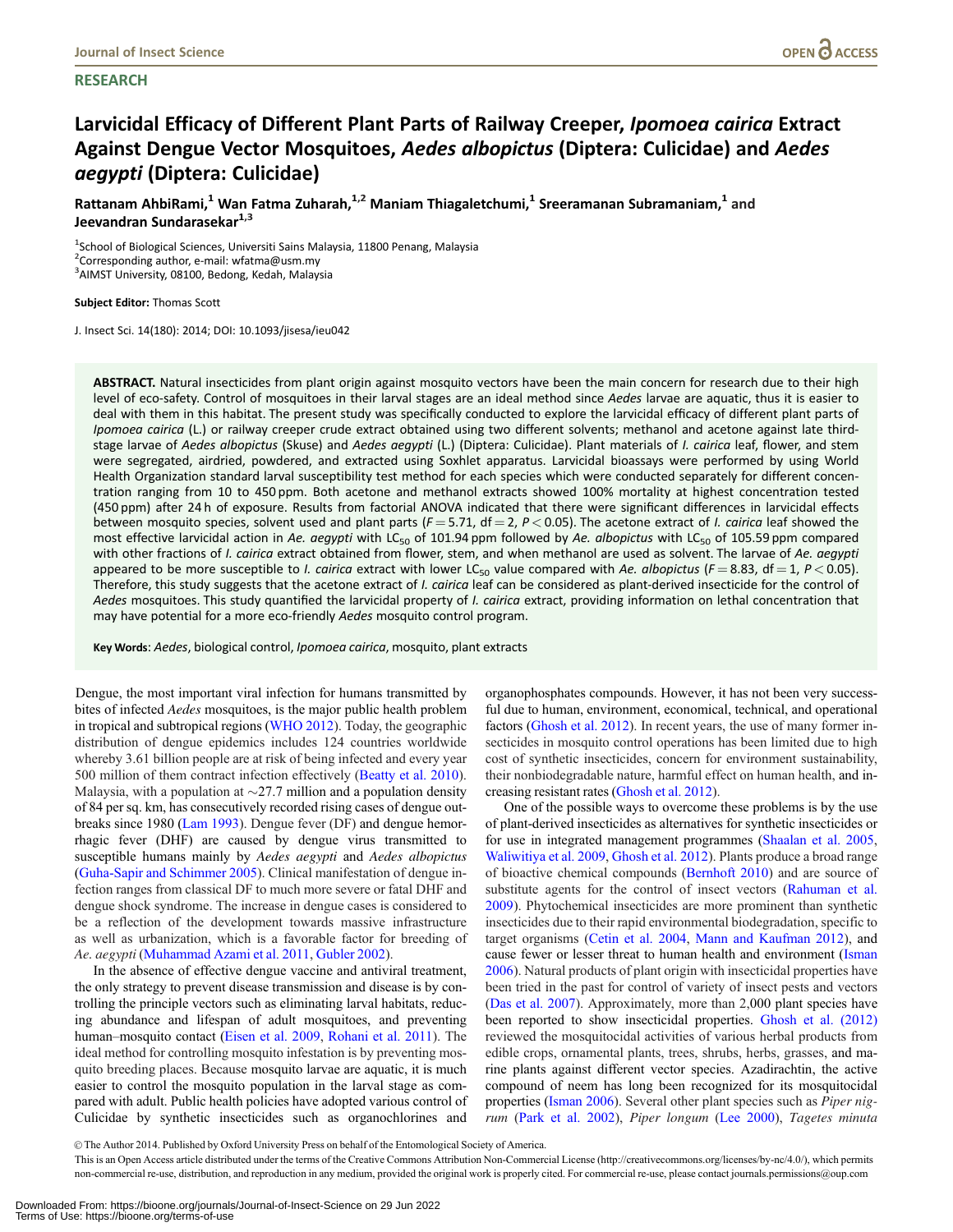([Perich et al. 1994\)](#page-6-0), and Curcuma domestica ([Ranaweera 1996\)](#page-6-0) has been proven to show excellent larvicidal properties against mosquitoes.

Ipomoea cairica (L.) (Family: Convolvulaceae) is an indigenous plant, which is commonly known as "Railway creeper." This plant is a climbing herbaceous perennial and widely distributed in almost all tropical regions ([Liu et al. 2011\)](#page-6-0). It is normally used for fencing of domestic and peri-domestic situations and also has some medicinal properties ([Ferreira et al. 2006](#page-5-0), [Thomas et al. 2004\)](#page-6-0). Drink made from crushed leaf of I. cairica is used for treatment of body rashes, especially the one accompanied by fever ([Thomas et al. 2004\)](#page-6-0). The essential oil of I. cairica leaf by steam distillation showed excellent repellency effects against Anopheles stephensi ([Rajkumar and Jebanesan 2007](#page-6-0)) and showed remarkable larvicidal activity against Culex tritaeniorhynchus, Ae. aegypti, An. stephensi, and Culex quinquefasciatus [\(Thomas et al.](#page-6-0) [2004\)](#page-6-0). As this plant grow abundantly in the wild, it is worthwhile to identify its active components that cause larval mortality and explore its remarkable larvicidal properties as an alternative to chemical larvicides. Thus, this study was carried out to determine larvicidal efficacy of I. cairica extract against F1 late third-stage larvae from wild-strain mosquitoes of Ae. albopictus and Ae. aegypti using two different solvents; methanol and acetone. Three different parts of I. cairica leaf, flower, and stem were tested. The study postulated that all plant parts of I. cairica will possess larvicidal activity and toxicity against larvae of Ae. albopictus and Ae. aegypti.

#### Materials and Methods

Plant Materials. The plant materials of *I. cairica* were collected from Bayan Baru, Penang, Malaysia (5° 25' N, 100° 19' E) by using random sampling method. The plant was identified by using the key to the taxa of *Ipomoea* based on cotyledon characteristics ([Ogunwenmo](#page-6-0) [2003\)](#page-6-0).

Preparation of Extracts. I. cairica plant was segregated as leaf, flower, and stem and air-dried for 7–10 d under shade. Dried materials were powdered mechanically by using commercial electrical stainless steel blender (Panasonic: MX-899TM). The finely ground plant parts were extracted using Soxhlet apparatus (Favorit, Malaysia) separately using two different solvents; methanol (2,000 ml, Qualigens) and acetone (2,000 ml, Qualigens). In total, 40 g ground-plant material were placed in paper thimble (Favorit cellulose extraction thimbles: size  $43 \times 123$  mm), together with some clean pebbles to ensure optimum solvent flow through the plant powder. The apparatus was set to the boiling point of solvents; methanol (65 $\degree$ C) and acetone (56 $\degree$ C) ([Amer](#page-5-0) [and Paxton 1956\)](#page-5-0). The apparatus was run for 3 h, until the solvent color in the siphon side arm turns almost clear. The procedure was repeated twice by replacing the plant powder, 40 g of powder for each round, in the paper thimble.

The solvents from collected plant extracts were removed by using rotary evaporator. The speed was set up to 100 rpm and the temperature of water bath was fixed to boiling point of methanol at  $65^{\circ}$ C and acetone at 55°C. The solvent from the concentrated crude extract were further removed by placing it in an electrical oven at  $37^{\circ}$ C. The crude residue of these plants varies with the solvents used [\(Govindarajan](#page-5-0) [2010\)](#page-5-0). The collected crude extract was weighed and stored in the petri dish at  $4^{\circ}$ C until later use ([Thomas et al. 2004](#page-6-0)).

Stock solutions at 10,000 ppm were prepared by dissolving 1 g of extract in 100 ml of respective solvent. From the stock solution, 1,000 ppm was prepared by dissolving 50 ml of the solution in 450 ml of distilled water and subsequent dilutions were made as per requirements to prepare different concentrations ranging from 10 to 450 ppm.

Mosquito Colonies. F1 larvae of wild-strain mosquitoes were used in this study. Eggs of Ae. aegypti were obtained by placing ovitraps in Bagan Dalam, Butterworth, Penang ( $5^{\circ}$  24' N,  $100^{\circ}$  23' E); while Ae. albopictus was obtained from Durian Valley, Universiti Sains Malaysia, Penang, (5° 26' N, 100° 49' E). Collected larvae were brought back to laboratory and were reared in enamel trays containing dechlorinated tap water. The culture was maintained at  $(28 \pm 2)$ °C, 70–85% relative humidity, with a photo period of 14-h light and 10-h dark. Larvae were fed with a mixture of dog biscuit, beef liver, yeast, and milk powder with ratio of 2:1:1:1 by weight and prepared as a fine powder.

Larvicidal Bioassay. Larvicidal bioassays were performed as per standard [World Health Organization \(2005\)](#page-6-0) larval susceptibility test method in 350-ml paper cups containing 250 ml of test medium (distilled water and plant extracts solution) and 25 early fourth-stage larvae of Ae. albopictus and Ae. aegypti. A homogenous population of late third-stage larvae (5 d old and 4–5 mm in length) were chosen for this study ([WHO 2005](#page-6-0)). Initially, the mosquito larvae were exposed to a wide range of test concentrations and a control to find out the activity range of the extract solution. After determining the mortality of larvae in this wide range of concentrations, a narrower range (eight concentrations ranging from 10 to 450 ppm, yielding between 0 and 100% mortality in 24 h of exposure) was selected as test concentrations for larvicidal bioassays. In total, four replicates were set for each concentration. One control of distilled water with 1 ml of 10% of respective solvent was kept with each set of experiment. Solvent was added into the control containers to ensure it was identical to the test solutions which may have also contained the solvent. Experiments were conducted at room temperature  $(28 \pm 2)$ °C. After 24 h of exposure, the number of dead larvae was recorded and the percentage of mortality values was calculated. Larvae with total absence of movement, even after touch, were considered as dead [\(Oliveira et al. 2010](#page-6-0)).

Statistical Analysis. The data were subjected to log-probit analysis for calculating  $LC_{50}$  and  $LC_{95}$  with 95% confidence limit using the SPSS 20.0 (Statistical Package of Social Sciences) software. A factorial analysis of variance (ANOVA) was performed using concentration, species, solvents, and plant parts as variables to find the significant differences between the above parameters and on larval mortality. Mortality data were tested for normality (Shapiro-Wilk) prior to analysis. The data were natural-log transformed  $(ln[y + 1])$  due to violations of homogeneity of variance ([Blaustein et al. 2005\)](#page-5-0). Larval mortality was served as dependent variable and concentration, species, solvents, and plant parts were treated as fixed factors.

#### Results

The crude extract obtained from different parts of *I. cairica* plant produced impressive results on larvicidal activity against late thirdstage larvae of Ae. albopictus and Ae. aegypti under laboratory conditions. It is evident from the study that the rise in the concentrations of the crude extracts caused an increase in percentage mean mortality of larvae ([Fig. 1](#page-3-0)). No mortality was recorded at concentration of 10 ppm. At the highest concentration tested (450 ppm) which induced 100% mortality, the larvae reacted in terms of behavioral aspects such as restless movement for some time, followed by sluggishness, convulsions, and subsequently paralysis at the bottom of test cups and died slowly. In comparison to normal larvae ([Fig. 2](#page-4-0)A), the larvae exposed to high concentrations showed severe effects such as darkening or blackening of abdomen ([Fig. 2](#page-4-0)B) and larvae with twisted abdomen ([Fig. 2](#page-4-0)C). As in most of the cases, Ae. aegypti larvae were found to be more susceptible than Ae. albopictus, and acetone extract of I. cairica leaf produced highest mortality. Therefore, the morphological deformities caused by acetone extract of I. cairica leaf on Ae. aegypti larvae were selected as examples as shown in [Figure 2.](#page-4-0) The morphogenetic anomalies suggested a general toxic effect of the extract, which was found to be dose dependent.

The highest mortality was observed in acetone extracts of all the three plant parts tested and it was statistically significant than methanol extracts ( $F = 127.32$ ,  $df = 1$ ,  $P = 0.000$ ; [Table 2\)](#page-5-0). Different extracts of leaf, flower, and stem also revealed significant difference between each other ( $F = 83.38$ , df = 2,  $P = 0.000$ ; [Table 2](#page-5-0)) whereby the leaf produced the most effective larvicidal activity ([Table 1](#page-4-0)). The highest larval mortality was recorded in the acetone extract of *I. cairica* leaf with  $LC_{50}$  of 101.94 and 105.59 ppm and  $LC_{95}$  of 447.78 and 321.56 ppm against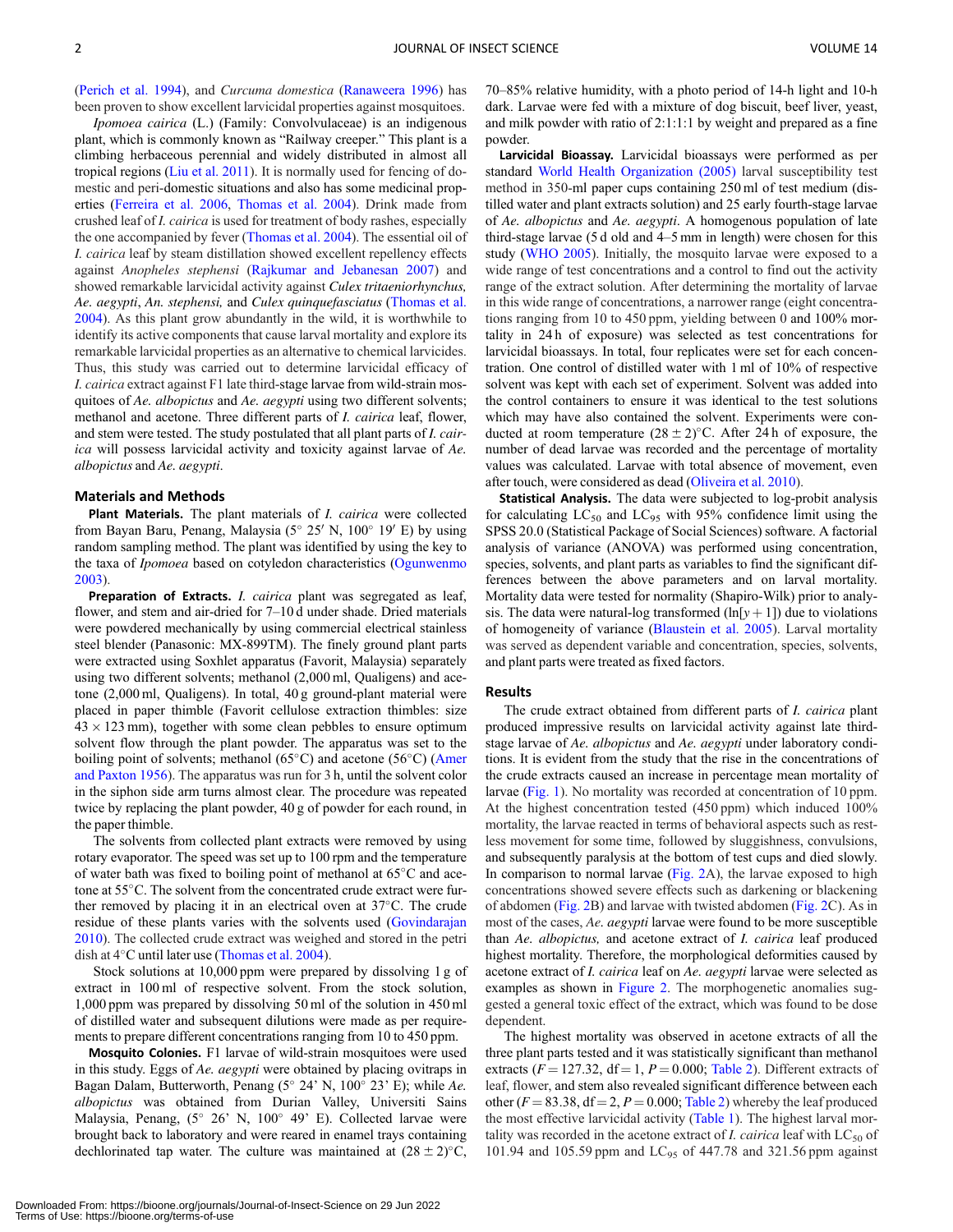<span id="page-3-0"></span>

Fig. 1. Percentage mean mortality of late third-stage larvae of Ae. albopictus (A) and Ae. aegypti (B) in response to different parts of I. cairica extract.

Ae. aegypti and Ae. albopictus larvae, respectively ([Table 1](#page-4-0)). This was followed by acetone extract of *I. cairica* flower with  $LC_{50}$  of 105.53 and 132.47 ppm and  $LC_{95}$  of 278.67 and 319.46 ppm against Ae. aegypti and Ae. albopictus larvae, respectively. Crude extracts from I. cairica stem showed significantly lower larval mortality but 100% mortality was reached at concentration of 450 ppm for both solvents and species tested. The effect of *I. cairica* extract on *Ae aegypti* was significantly differed from Ae. albopictus larvae  $(F = 8.83, df = 1,$  $P = 0.003$ ; [Table 2\)](#page-5-0). As shown in [Table 2,](#page-5-0) results from factorial ANOVA indicated that there were significant differences in larvicidal effects between mosquito species, solvent used, and plant parts  $(F = 5.71, df = 2, P < 0.05)$ . The result indicated that the acetone extract of *I. cairica* leaf showed the best larvicidal efficacy towards Ae. aegypti larvae. No mortality was recorded in the control treatment.

## Discussion

We demonstrated that the biocontrol potentiality of crude solvent extract of I. cairica against late third-stage larvae of Ae. albopictus and Ae. aegypti has been well established in laboratory conditions. Previous studies of Ipomoea have been observed earlier that essential oil of I. cairica can possess remarkable larvicidal property as it caused 100% mortality in larvae of Cx. tritaeniorhynchus, Ae. aegypti, Ae. stephensi, and Cx. quinquefasciatus at concentrations of 100, 120, 120, and 170 ppm, respectively [\(Thomas et al. 2004](#page-6-0)). [Rahuman et al. \(2009\)](#page-6-0) reported that the acetone, hot water, methanol, and petroleum ether extracts of I. carnea leaf had showed different larvicidal activity against fourth-stage larvae of Cx. quinque fasciatus. The variation in the larvicidal potentiality of crude extract against different mosquito species is something common as the toxicity and active compounds of *I. cairica* vary according to the geographical origin of the plant, solvent used and

methods of extraction, plant parts from which they are extracted and developmental stage of the plant ([Sukumar et al. 1991](#page-6-0)).

The larvae exposed to high concentrations of extract showed severe morphological deformities. Several other authors reported morphological aberrations induced by plant extracts on mosquito larvae. [Saranya](#page-6-0) [et al. \(2013\)](#page-6-0) observed that aqueous leaf extract of Spathodea campanulata affect Ae. aegypti larval morphology such as dechitinized larva with damaged digestive tract and exuvia of the proceeding instar attached to the dead. Similarly, [Arivoli and Tennyson \(2011\)](#page-5-0) found that after treated with crude leaf extracts of Abutilon indicum, larvae of Ae. aegypti, Ae. Stephensi, and Cx. quinquefasciatus had strated scleratization, which appeared to be a feature of pupal cuticle. In present study, larvae exposed to I. cairica extract showed darkening or blackening of abdomen and twisted abdomen. Comparable abnormalities were reported by [Khater and Shalaby \(2008\)](#page-6-0) when larvae of Culex pipiens showed abnormalities such as pigmented and twisted larvae after exposure to some commercially available plant oils.

The bioactivity of plant-based insecticides against mosquito larvae vary significantly according to solvent used in extraction and the mosquito species tested ([Shaalan et al. 2005\)](#page-6-0). This is an agreement with the present study whereby acetone extract of *I. cairica* was found to show better larvicidal activity against larvae of Ae. aegypti and Ae. albopictus compared with methanol extracts of I. cairica. In the present study, acetone and methanol were used since they have different polarities with polarity index of 5.1 and 6.1, respectively. It has been reported that a converse relationship exist between extract efficacy and solvent polarity where efficacy increase with decreasing polarity [\(Mulla and Su](#page-6-0) [1999](#page-6-0)) which lays in line with the present findings. Moderately polar solvents such as acetone and methanol were selected in this study since they mainly extract steroids and alkaloids. [Ghosh et al. \(2012\)](#page-5-0) reported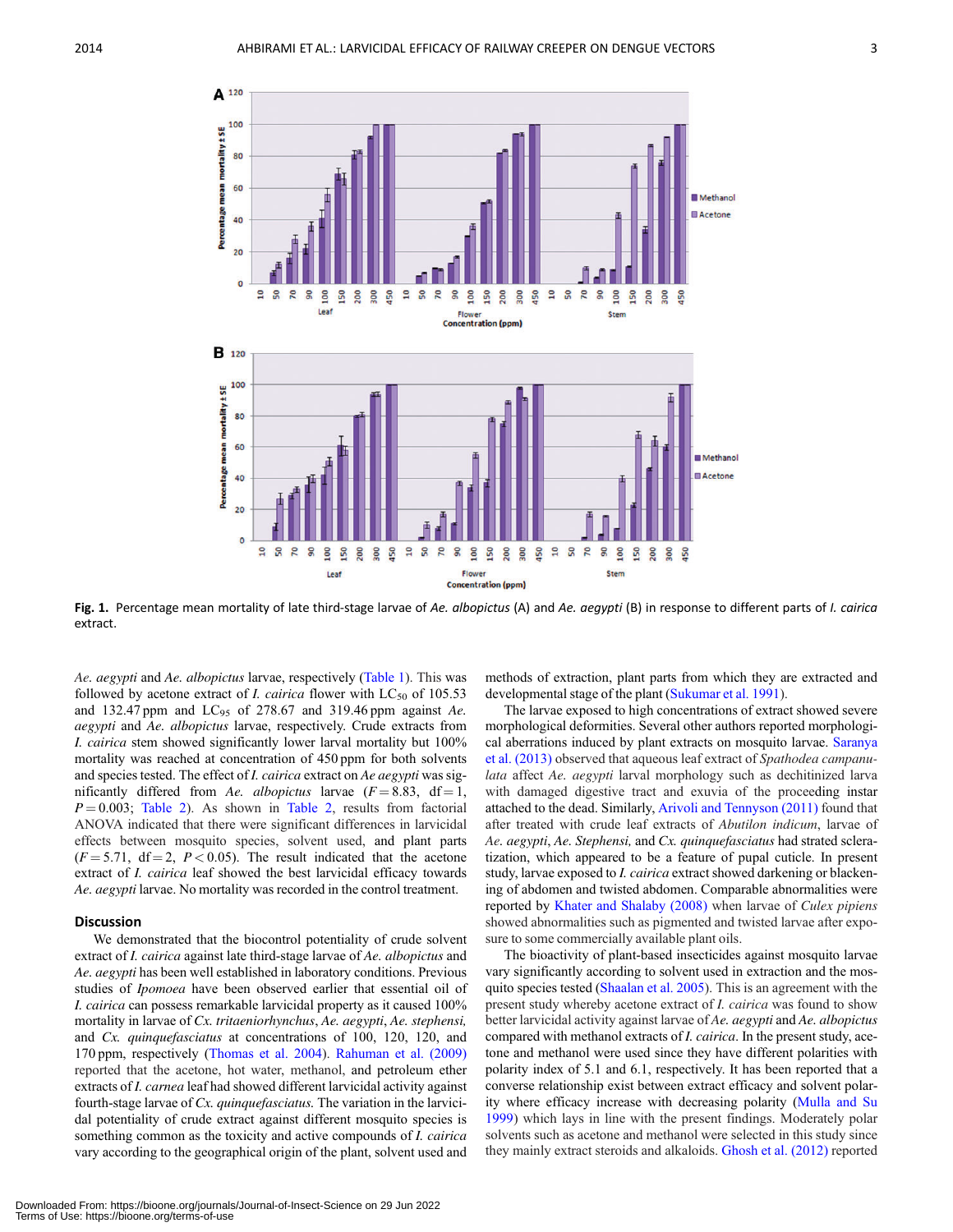<span id="page-4-0"></span>

Fig. 2. Morphological deformities induced by acetone extract of *I. cairica* leaf in larvae of Ae. aegypti: (A) normal larvae, (B) larvae with blackened abdomen after treatment, (C) larvae with twisted abdomen after treatment.

| Mosquito species | Solvent  | Parts used | $LCSO$ (ppm) | $LC95$ (ppm) | Regression equation |
|------------------|----------|------------|--------------|--------------|---------------------|
| Ae. albopictus   | Methanol | Leaf       | 122.12       | 315.73       | $Y = 3.99X - 8.32$  |
|                  |          | Flower     | 138.45       | 306.94       | $Y = 4.76X - 10.19$ |
|                  |          | Stem       | 231.3        | 512.07       | $Y = 4.77X - 11.27$ |
|                  | Acetone  | Leaf       | 105.59       | 321.56       | $Y = 3.40X - 6.88$  |
|                  |          | Flower     | 132.47       | 319.46       | $Y = 4.33X - 9.13$  |
|                  |          | Stem       | 145.79       | 356.87       | $Y = 4.23X - 9.16$  |
| Ae. aegypti      | Methanol | Leaf       | 114.78       | 319.53       | $Y = 3.70X - 7.62$  |
|                  |          | Flower     | 152.00       | 375.32       | $Y = 4.19X - 9.14$  |
|                  |          | Stem       | 238.37       | 704.38       | $Y = 3.50X - 8.31$  |
|                  | Acetone  | Leaf       | 101.94       | 447.78       | $Y = 2.56X - 5.14$  |
|                  |          | Flower     | 105.53       | 278.67       | $Y = 3.90X - 7.89$  |
|                  |          | Stem       | 132.94       | 375.99       | $Y = 3.64X - 7.74$  |
|                  |          |            |              |              |                     |

| Table 1. Larvicidal activity of different solvents crude extracts of <i>Ipomoea carica</i> plant parts |
|--------------------------------------------------------------------------------------------------------|
| against late third-stage larvae of Ae. albopictus and Ae. aegypti                                      |

ppm, parts per million; LC<sub>50</sub>, Lethal concentration required to kill 50% of the population exposed; LC<sub>95</sub>, Lethal concentration required to kill 95% of the population exposed.

that biochemicals extracted using moderately polar solvents produced good larvicidal bioassay results.

Generally, plant phytochemicals are secondary metabolites that are developed to protect them from insects that feed on them. The insects that feed on secondary metabolites encounter toxic effects that in turn affect insect physiology in different means and at various receptor sites ([Ghosh et al. 2012\)](#page-5-0). It has been reported that I. cairica contains alkaloid ([Lin et al. 2008](#page-6-0)), which is primarily toxin to insects [\(Kennedy and](#page-6-0) [Wightman 2011\)](#page-6-0) and potentially serves as natural mosquito larvicides ([Talontsi et al. 2011](#page-6-0)). [Mann and Kaufman \(2012\)](#page-6-0) reviewed that nicotine, anabasine, and ryanodine are common alkaloids used as pesticides. The mode of action of alkaloids on insect vectors varies by the

structure of the molecules but they are mainly reported to inhibit acetylcholinestrase (AChE) and sodium channels. [Ghosh et al. \(2012\)](#page-5-0) stated that inhibition of AChE is most important physical disruption of plant secondary metabolites on insects, as it functions as key enzyme responsible for termination of nerve impulse transmission through synaptic pathway. Correspondingly, the insects exposed to substances containing AChE will be paralyzed and eventually die, as observed in mosquito larvae in recent study.

It is evident from our study that rise in the concentrations of the crude extracts was the main cause of the mortality in both of the mosquito species tested. [Rawani et al. \(2010\)](#page-6-0) also stated that the results of regression analysis of crude extract of Solanum nigrum (L.) leaves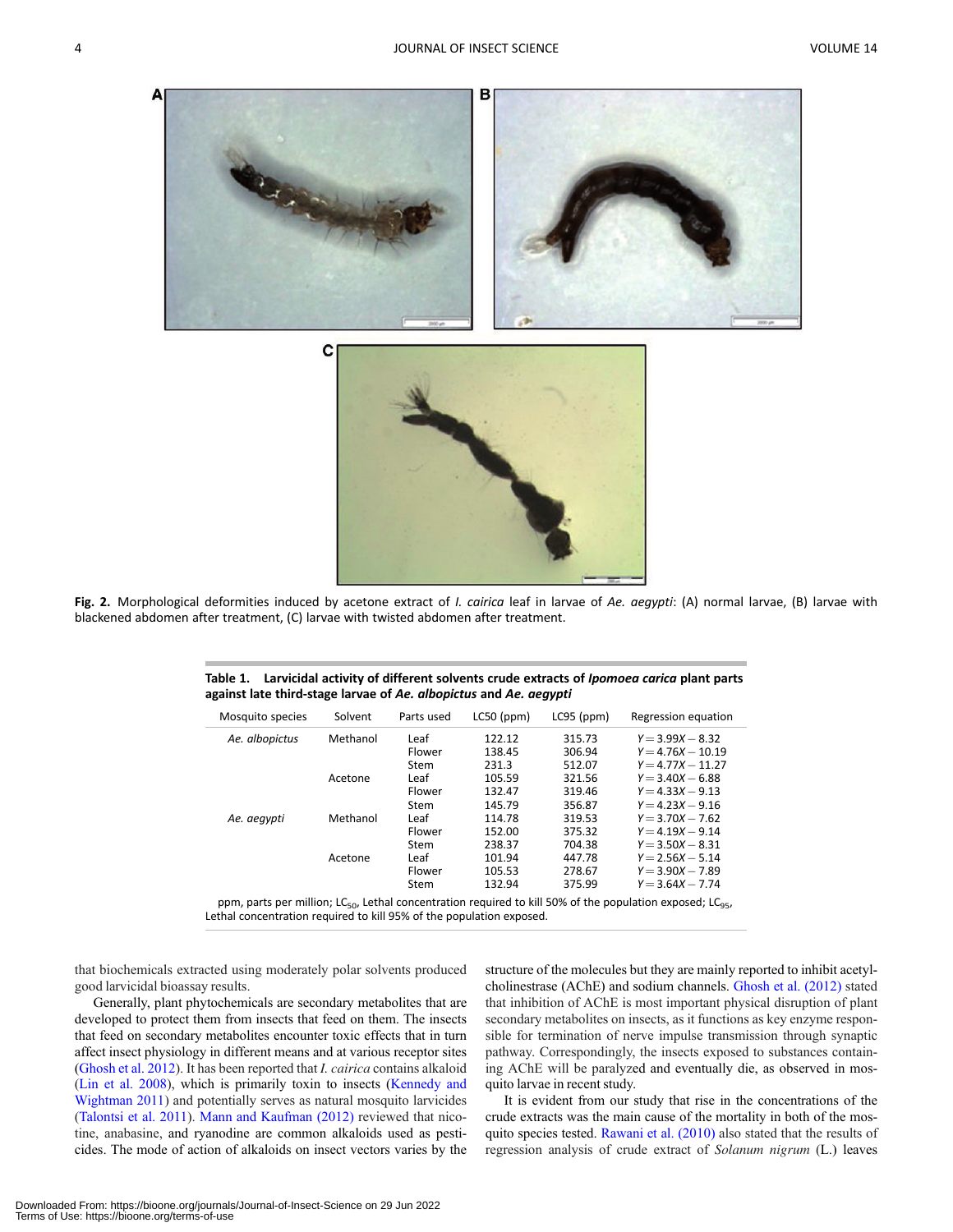<span id="page-5-0"></span>

| Table 2. | Analysis of variance on larval mortality comparing      |
|----------|---------------------------------------------------------|
|          | concentrations, species, solvents, and plant parts used |

| Source of variation                          | df             | <b>MS</b> | F-value | P-value  |
|----------------------------------------------|----------------|-----------|---------|----------|
| Concentration                                | 7              | 36.96     | 244.93  | $0.000*$ |
| <b>Species</b>                               | 1              | 1.33      | 8.83    | $0.003*$ |
| Solvent                                      | 1              | 19.21     | 127.32  | $0.000*$ |
| Parts                                        | $\mathfrak z$  | 12.58     | 83.38   | $0.000*$ |
| Concentration * Species                      | 7              | 0.27      | 1.80    | 0.088    |
| Concentration * Solvent                      | 7              | 1.11      | 7.38    | $0.000*$ |
| Concentration * Parts                        | 13             | 1.08      | 7.14    | $0.000*$ |
| Species * Solvent                            | $\mathbf{1}$   | 0.25      | 1.65    | 0.200    |
| Species * Parts                              | 2              | 0.06      | 0.42    | 0.658    |
| Solvent * Parts                              | $\overline{2}$ | 3.56      | 23.59   | $0.000*$ |
| Concentration * Species * Solvent            | 7              | 0.16      | 1.08    | 0.374    |
| Concentration * Species * Parts              | 13             | 0.15      | 0.97    | 0.480    |
| Concentration * Solvent * Parts              | 13             | 0.39      | 2.59    | $0.002*$ |
| Species * Solvent * Parts                    |                | 0.86      | 5.71    | $0.004*$ |
| Concentration * Species * Solvent *<br>Parts | 13             | 0.23      | 1.53    | 0.107    |

df, degree of freedom; MS, mean-squared value.

Significant values are given in bold.

against Cx. quinquefasciatus was positively correlated with the concentrations of the extracts. A similar trend was observed by Dharmagadda et al. (2005) when the percentage mortality of Ae. aegypti, Cx. quinquefasciatus, and Ae. stephensi larvae increase with an increasing concentration of Targetes patula essential oil from 6.25 to 150 ppm.

Variation of larvicidal potential of I. cairica changed with the different plant parts used for extraction. Similar finding was reported by Bansal et al. (2012) when seed, leaf, and flower extract from Calotropis procera, Tephrosia purpurea, and Prosopis juliflora produced variable larvicidal efficacy against Ae. stephensi, Ae. aegypti, and Cx. quinquefasciatus. Anees (2008) reported that different solvents extracts of leaf and flower of Ocimum sanctum produced different larvicidal activity against larvae of Ae. aegypti and Cx. quinquefasciatus where crude extract of leaf showed higher larvicidal activity on both species tested. This finding is in line with the present study, whereby the crude extracts from I. cairica leaf produced the highest larvicidal activity as compared with flower and stem of the plant. In our study, more bioactive compound was located in the leaf when compared with the flower and stem. This is due to the highest larval mortality with the lowest lethal concentration was reported when tested with leaf extract compared with other plant part. Phytochemicals can be extracted from specific parts of a plant such as leaf, stem, flowers, seeds, barks, and roots which is known to contain an accumulated concentration of bioactive chemicals which is responsible for varying toxicity towards test organisms ([Shaalan](#page-6-0) [et al. 2005\)](#page-6-0).

In the present study, both of the tested mosquito species exhibited varying susceptibility levels which may be due to differences in physiological characteristic of the two species. Ae. *aegypti* appeared to be more susceptible with most fractions of the extract compared with Ae. albopictus. Similarly, [Sulaiman et al. \(2009\)](#page-6-0) have reported that fourthstage larvae of Ae. aegypti was more susceptible than Ae. albopictus when tested with *Acorus calamus* (L.) extract for larvicidal activity. [Shaalan et al. \(2005\)](#page-6-0) reported that the difference in lethal concentration value has been observed when tested upon mosquito larvae of different species as they exhibit contrasting susceptibilities to the same phytochemicals due to variations that exist in responses between genera and species.

In conclusion, the study showed that I. cairica has produced good larvicidal activity against late third-stage larvae of Ae. albopictus and Ae. aegypti. However, the leaf produced the most effective larvicidal effect, followed by the flower and stem. Because the plant of the present study is widely distributed in Malaysia, mostly as invasive plant, the commercial exploitation could provide an important step in the development of new novel plant-based insecticide as one of the alternatives

to expensive and environmentally harmful chemical insecticides. Finding an environmentally friendly insecticide for control of mosquito vectors is considered to be of paramount importance to reduce the negative impacts caused by chemical insecticides to the environment. Further studies are necessary to elucidate the active compounds that are responsible for the larvicidal property of the plant, determination sublethal effects and other possible biological activities of the plant for greener approach in Aedes mosquito control programmes.

## Acknowledgments

We are grateful to the staff of School of Biological Sciences, Universiti Sains Malaysia and Vector Control Research Unit, Universiti Sains Malaysia for field assistance and mosquito culture. This project was partially funded by Long Term Research Grant (LRGS) for Infectious Diseases, 2011–2014 Ministry of Higher Education Malaysia and Universiti Sains Malaysia (304/PBIOLOGI/650577/ U112) and Short Term Grant USM (304/PBIOLOGI/6312026).

#### References Cited

- Amer, H. H., and R. R. Paxton. 1956. Methanol-ethanol-acetone: vapour liquid equilibria. Ind. Eng. Chem. 4: 142–146.
- Anees, A. M. 2008. Larvicidal activity of Ocimum sanctum Linn. (Labiatae) against Aedes aegypti (L.) and Culex quinquefasciatus (Say). Parasitol. Res. 103: 1451–1453.
- Arivoli, S., and S. Tennyson. 2011. Larvicidal and adult emergence inhibition activity of Abutilon indicum (Linn.)(Malvaceae) leaf extracts against vector mosquitoes (Diptera: Culicidae). J. Biopestic. 4: 27–35.
- Bansal, S. K., K. V. Singh, S. Sharma, and M.R.K. Sherwani. 2012. Laboratory observations on the larvicidal efficacy of three plant species against mosquito vectors of malaria, dengue/dengue hemorrhagic fever (DF/ DHF) and lymphatic filariasis in the semi-arid desert. J. Environ. Biol. 33: 617–621.
- Beatty, M.E., A. Stone, D. W. Fitzsimons, J. N. Hanna, S. K. Lam, S. Vong, M. G. Guzman, J. F. Mendez-Galvan, S. B. Halstead, G. W. Letson, et al. 2010. Best practices in dengue surveillance: a report from the Asia-Pacific and Americas Dengue Prevention Boards. PLoS Negl. Trop. Dis. 4: e890.
- Bernhoft, A. 2010. A brief review on bioactive compounds in plants, pp. 11–17. In A. Bernhoft (ed.), Proceeding: Bioactive compounds in plants-Benefits and risks for man and animals. The Norwegian Academy of Science and Letters, 13–14 November 2008, Oslo, Norway.
- Blaustein, L., J. Blaustein, and J. Chase. 2005. Chemical detection of the predator Notonecta irrorata by ovipositing Culex mosquitoes. J. Vector Ecol. 30: 299–301.
- Cetin, H., F. Erler, and A. Yanikoglu. 2004. Larvicidal activity of a botanical natural product, AkseBio2, against Culex pipiens. Fitoterapia 75: 724–728.
- Das, N. G., D. Goswami, and B. Rabha. 2007. Preliminary evaluation of mosquito larvicidal efficacy of plant extracts. J. Vector Borne Dis. 44: 145–148.
- Dharmagadda, V. S. S., S. N. Naik, P. K. Mittal, and P. Vasudevan. 2005. Larvicidal activity of Tagetes patula essential oil against three mosquito species. Bioresour. Technol. 96: 1235–1240.
- Eisen, L., B. J. Beaty, A. C. Morrison, T. W. Scott, and A. C. Morrison. 2009. Proactive vector control strategies and improved monitoring and evaluation practices for dengue prevention proactive vector control strategies and improved monitoring and evaluation practices for dengue prevention. J. Med. Entomol. 46: 1245–1255.
- Ferreira, A. A., F. A. Amaral, I.D.G. Duarte, P. M. Oliveira, R. B. Alves, D. Silveira, A. O. Azevedo, D. S. Raslan, and M. S. Castro. 2006. Antinociceptive effect from Ipomoea cairica extract. J. Ethnopharmacol. 105: 148–153.
- Ghosh, A., N. Chowdury, and G. Chandra. 2012. Plant extracts as potential mosquito larvicides. Indian J. Med. Res. 135: 581–598.
- Govindarajan, M. 2010. Mosquito larvicidal and ovicidal activity of Cardiospermum halicacabum Linn. (family: Sapindaceae) leaf extract against Culex quinquefasciatus (Say.) and Aedes aegypti (Linn.) (Diptera: Culicidae). Eur. Rev. Med. Pharmacol. Sci. 15: 787–794.
- Gubler, D. J. 2002. Epidemic dengue/dengue hemorrhagic fever as a public health, social and economic problem in the 21st century. Trends Microbiol. 10: 100–103.
- Guha-Sapir, D., and B. Schimmer. 2005. Dengue fever: new paradigms for a changing epidemiology. Emerg. Themes Epidemiol. 2: 1.
- Isman, M. B. 2006. Botanical insecticides, deterrents, and repellents in modern agriculture and an increasingly regulated world. Annu. Rev. Entomol. 51: 45–66.